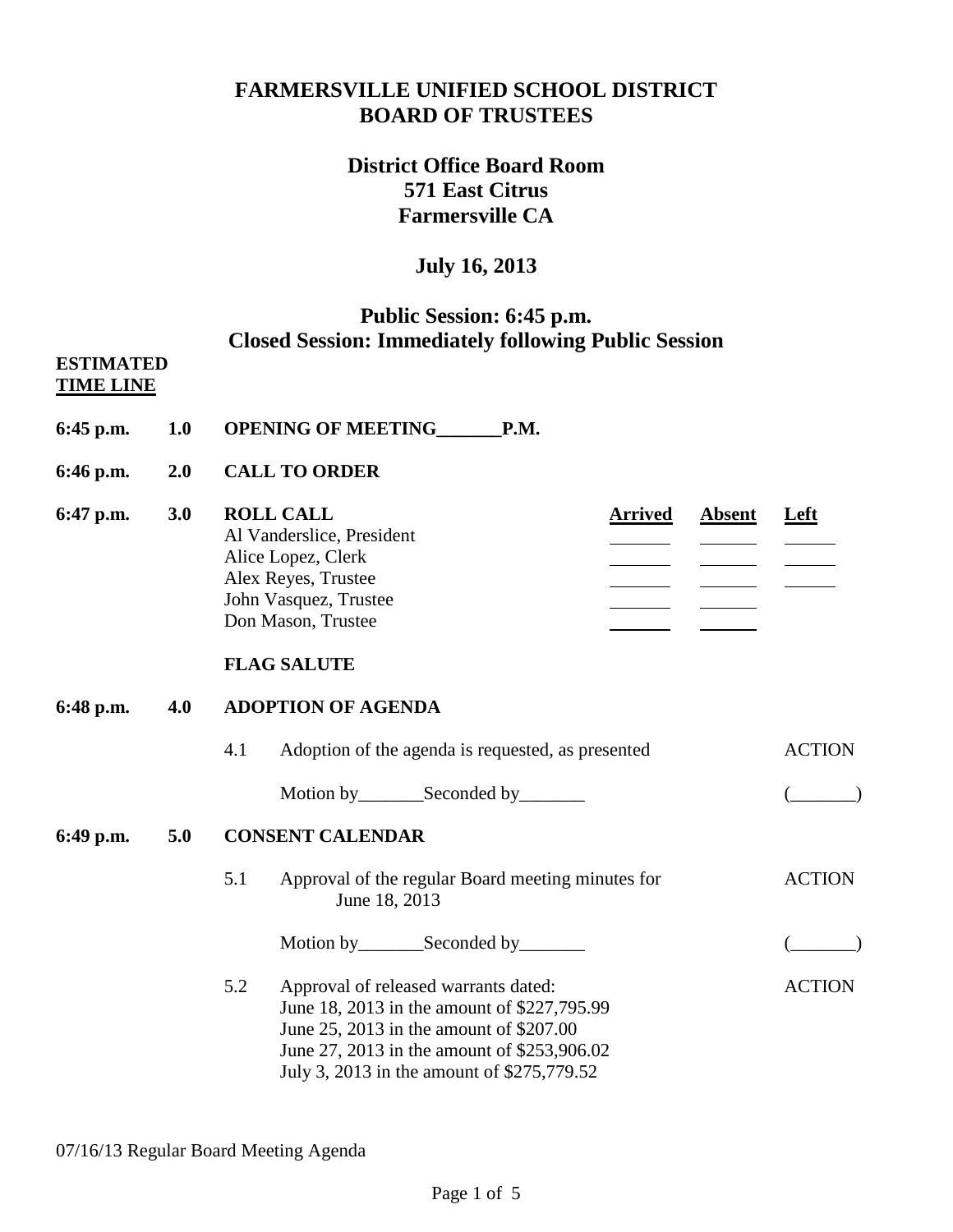Motion by Seconded by (2008) **6:51 p.m. 8.0 PUBLIC COMMENTS** Members of the public may address the Board on any agenda item or other item of interest within the subject matter jurisdiction of the Board, before or during the governing board's consideration of the item. The Board is not able to discuss or take action on any item not appearing on the agenda. A three minute time limit will be imposed on public input for individuals/issues. **6:55 p.m. 9.0 STUDENT MATTERS** 9.1 Consideration of Interdistrict Request #IDR-01-07-16-13 ACTION (Villalobos) Motion by\_\_\_\_\_\_\_Seconded by\_\_\_\_\_\_\_ (\_\_\_\_\_\_\_) 9.2 Consideration of Interdistrict Request #IDR-02-07-16-13 ACTION (Benavides) Motion by\_\_\_\_\_\_\_Seconded by\_\_\_\_\_\_\_ (\_\_\_\_\_\_\_) **7:00 p.m. 11.0 HIGH SCHOOL ISSUES** 11.1 FHS Aztec Football Midnight Madness on August 4-5, 2013 ACTION at Garry L. Meek Stadium Motion by\_\_\_\_\_\_\_Seconded by\_\_\_\_\_\_\_ (\_\_\_\_\_\_\_) 11.2 Approval of American Ambulance Contract Services for ACTION Football 2013 Motion by Seconded by (2004) 11.3 Approval of California Responsibility Education Program ACTION Motion by Seconded by (Compact of Compact of Compact of Compact of Compact of Compact of Compact of Compact of Compact of Compact of Compact of Compact of Compact of Compact of Compact of Compact of Compact of Compact of C **7:05 p.m. 12.0 CURRICULUM** 12.1 Approval of Consolidated Application for 2013-14 ACTION Motion by\_\_\_\_\_\_\_Seconded by\_\_\_\_\_\_\_ (\_\_\_\_\_\_\_) 12.2 Approval to attend Aeries Training on October 14-15, 2013 ACTION in Sacramento, CA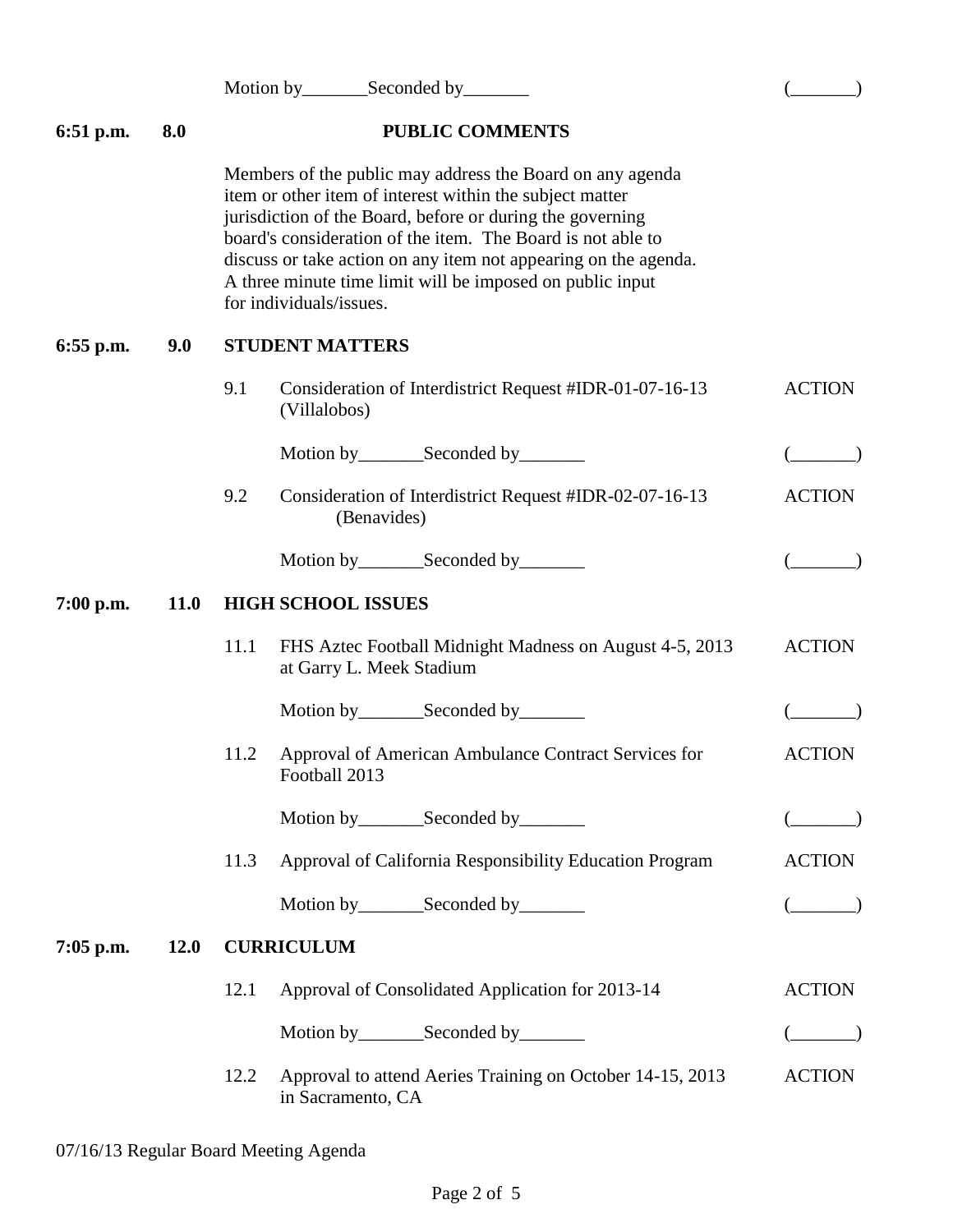|             |             | 12.3                  | Approval of Memorandum of Understanding between TCOE<br>Early Childhood Educational Program Head Start/Migrant<br>Seasonal Head Start and Farmersville USD         | <b>ACTION</b> |  |  |  |  |
|-------------|-------------|-----------------------|--------------------------------------------------------------------------------------------------------------------------------------------------------------------|---------------|--|--|--|--|
|             |             |                       |                                                                                                                                                                    |               |  |  |  |  |
|             |             | 12.4                  | Save the Children Partnership: Early Steps to School Success<br>(ESSS)                                                                                             | <b>ACTION</b> |  |  |  |  |
|             |             |                       |                                                                                                                                                                    |               |  |  |  |  |
| 7:09 p.m.   | <b>13.0</b> | <b>PERSONNEL</b>      |                                                                                                                                                                    |               |  |  |  |  |
|             |             | 13.1                  | Approval of personnel items as per the board transmittal form                                                                                                      | <b>ACTION</b> |  |  |  |  |
|             |             |                       |                                                                                                                                                                    |               |  |  |  |  |
|             |             | 13.2                  | Approval of Variable Term Waiver Request for ELL<br><b>Authorization for Daniel Swagerty</b>                                                                       | <b>ACTION</b> |  |  |  |  |
|             |             |                       | Motion by_________Seconded by________                                                                                                                              |               |  |  |  |  |
|             |             | 13.3                  | Approval of Contract Proposal for E.M. Madrid, Ph.D., for<br>Development of Personnel Protocols and Procedures and<br>Document Review, Revision and/or Composition | <b>ACTION</b> |  |  |  |  |
|             |             |                       | Motion by_________Seconded by________                                                                                                                              |               |  |  |  |  |
|             |             | 13.4                  | Approval of Memorandum of Understanding between CSEA<br>and Farmersville USD                                                                                       | ACTION        |  |  |  |  |
|             |             |                       |                                                                                                                                                                    |               |  |  |  |  |
| $7:14$ p.m. | <b>14.0</b> | <b>BOARD BUSINESS</b> |                                                                                                                                                                    |               |  |  |  |  |
|             |             | 14.1                  | Discussion on Citrus Gate                                                                                                                                          | <b>ACTION</b> |  |  |  |  |
|             |             |                       | Motion by __________ Seconded by _________                                                                                                                         |               |  |  |  |  |
|             |             | 14.2                  | Consideration of any item any member of the Board<br>wishes to have on the agenda for the next meeting                                                             |               |  |  |  |  |
| $7:20$ p.m. | <b>15.0</b> |                       | <b>BUSINESS SERVICES</b>                                                                                                                                           |               |  |  |  |  |
|             |             | 15.1                  | Approval of Resolutions Authorizing Cash Flow Loans,                                                                                                               | <b>ACTION</b> |  |  |  |  |
|             |             |                       | 07/16/13 Regular Board Meeting Agenda                                                                                                                              |               |  |  |  |  |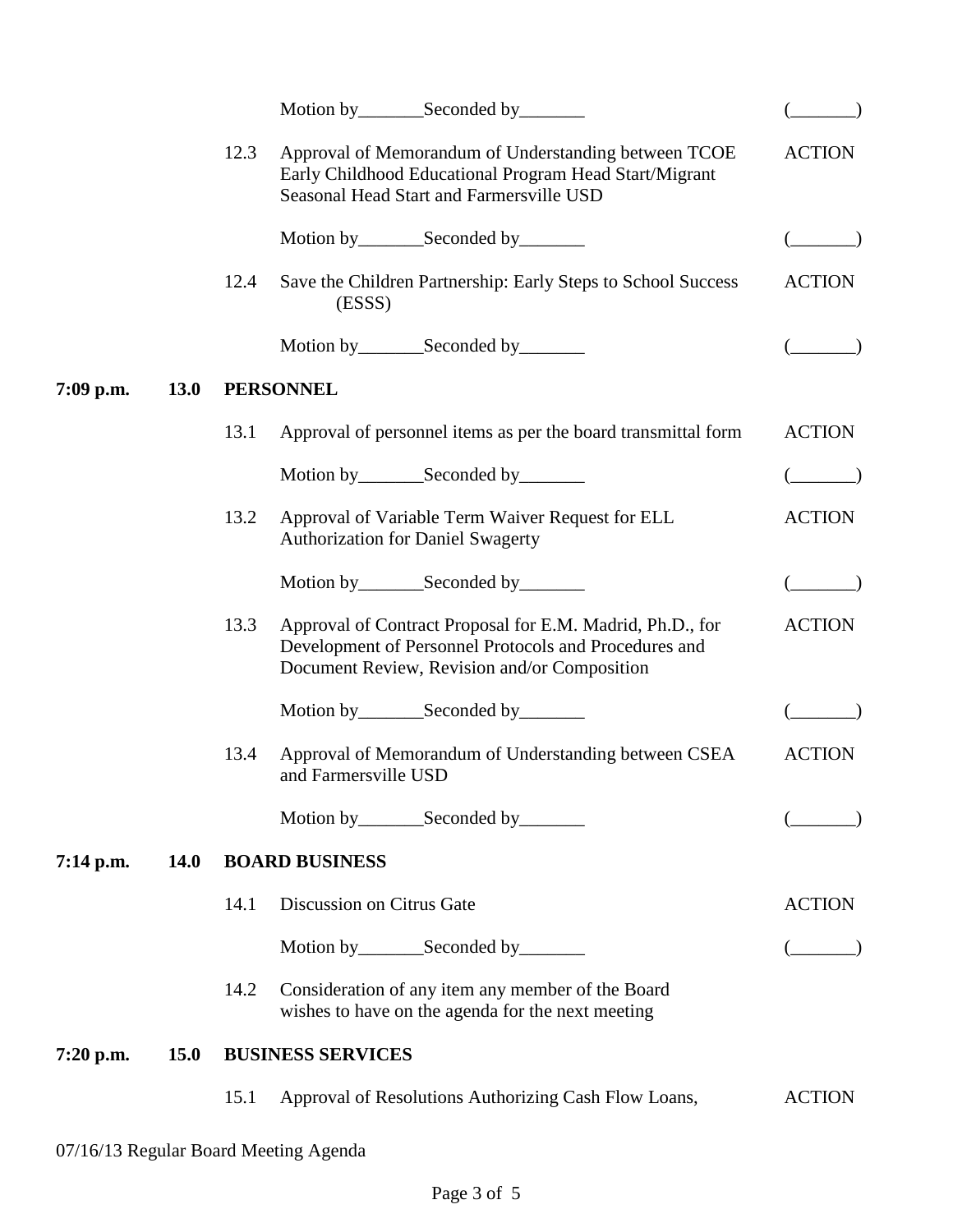| Reimbursement of Interfund Loans and Interfund Transfers |  |  |
|----------------------------------------------------------|--|--|
|----------------------------------------------------------|--|--|

|           |             | 15.2 | Approval of Budget Revision #1                                                                                                                                                                                                                                                 | <b>ACTION</b> |  |
|-----------|-------------|------|--------------------------------------------------------------------------------------------------------------------------------------------------------------------------------------------------------------------------------------------------------------------------------|---------------|--|
|           |             |      | Motion by_________Seconded by________                                                                                                                                                                                                                                          |               |  |
|           |             | 15.3 | Approval to attend School Finance and Management<br>Conference on July 19, 2013 in Fresno, CA                                                                                                                                                                                  | <b>ACTION</b> |  |
|           |             |      | Motion by__________Seconded by_________                                                                                                                                                                                                                                        |               |  |
| 7:24 p.m. | <b>17.0</b> |      | <b>FUTURE MEETING DATES</b>                                                                                                                                                                                                                                                    |               |  |
|           |             | 17.1 | August 13, 2013<br>August 27, 2013                                                                                                                                                                                                                                             |               |  |
| 7:25 p.m. | <b>20.0</b> |      | <b>ADJOURNMENT TO CLOSED SESSION</b><br>P.M.                                                                                                                                                                                                                                   |               |  |
|           |             | 20.1 | Public Employee Discipline/Dismissal/Release/Reassignment<br>(Government Code section 54957)                                                                                                                                                                                   |               |  |
|           |             | 20.2 | Conference with Labor Negotiator (G.C. 54956.7)<br>It is the intention of the Board to meet in closed session<br>to review its position and to instruct its designated reps:<br>Agency Designated Representative: Christina Luna and<br>Jason Kaff; Name of Organization: CSEA |               |  |
|           |             |      | OPEN SESSION P.M.                                                                                                                                                                                                                                                              |               |  |
|           |             |      | <b>ACTION TAKEN ON CLOSED SESSION ITEMS</b>                                                                                                                                                                                                                                    |               |  |
|           |             |      | 21.1 Public Employee Discipline/Dismissal/Release/Reassignment                                                                                                                                                                                                                 | <b>ACTION</b> |  |
|           |             |      | Motion by_________Seconded by________                                                                                                                                                                                                                                          |               |  |
|           |             | 21.2 | Conference with Labor Negotiator (G.C. 54956.7)<br>It is the intention of the Board to meet in closed session<br>to review its position and to instruct its designated reps:<br>Agency Designated Representative: Christina Luna and<br>Jason Kaff; Name of Organization: CSEA | <b>ACTION</b> |  |
|           |             |      | Seconded by<br>Motion by $\_\_$                                                                                                                                                                                                                                                |               |  |